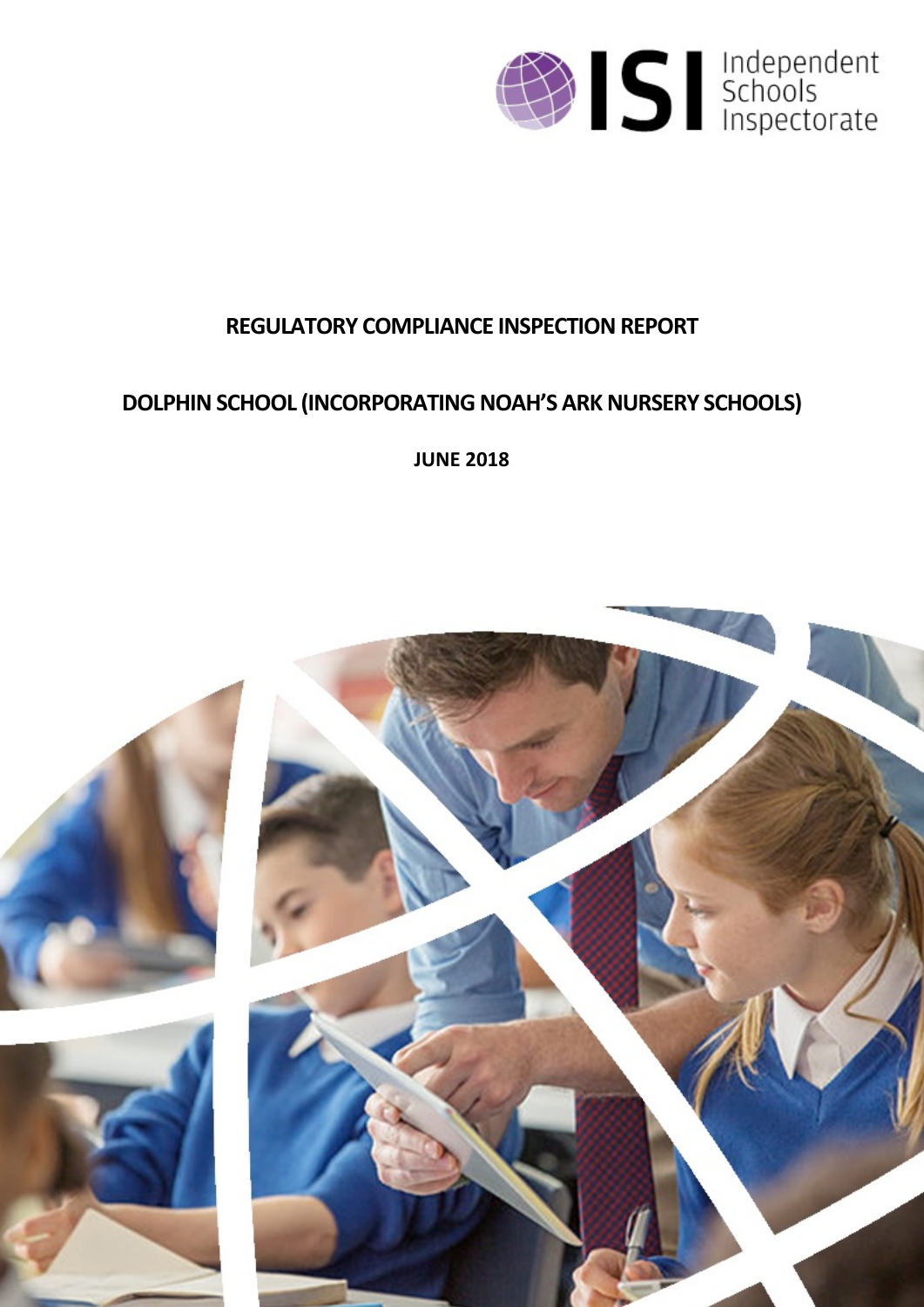**Contents** 2

# **CONTENTS**

|    | <b>SCHOOL'S DETAILS</b>                                              | 3 |
|----|----------------------------------------------------------------------|---|
| 1. | <b>BACKGROUND INFORMATION</b>                                        | 4 |
|    | About the school                                                     | 4 |
|    | What the school seeks to do                                          | 4 |
|    | About the pupils                                                     | 4 |
| 2. | <b>REGULATORY COMPLIANCE INSPECTION</b>                              | 5 |
|    | Preface                                                              | 5 |
|    | <b>Key findings</b>                                                  | 6 |
|    | PART 1 - Quality of education provided                               | 6 |
|    | PART 2 - Spiritual, moral, social and cultural development of pupils | 6 |
|    | PART 3 - Welfare, health and safety of pupils                        | 6 |
|    | PART 4 – Suitability of staff, supply staff, and proprietors         | 6 |
|    | PART 5 - Premises of and accommodation at schools                    | 6 |
|    | <b>PART 6 - Provision of information</b>                             | 7 |
|    | PART 7 - Manner in which complaints are handled                      | 7 |
|    | PART 8 - Quality of leadership in and management of schools          | 7 |
| З. | <b>INSPECTION EVIDENCE</b>                                           | 8 |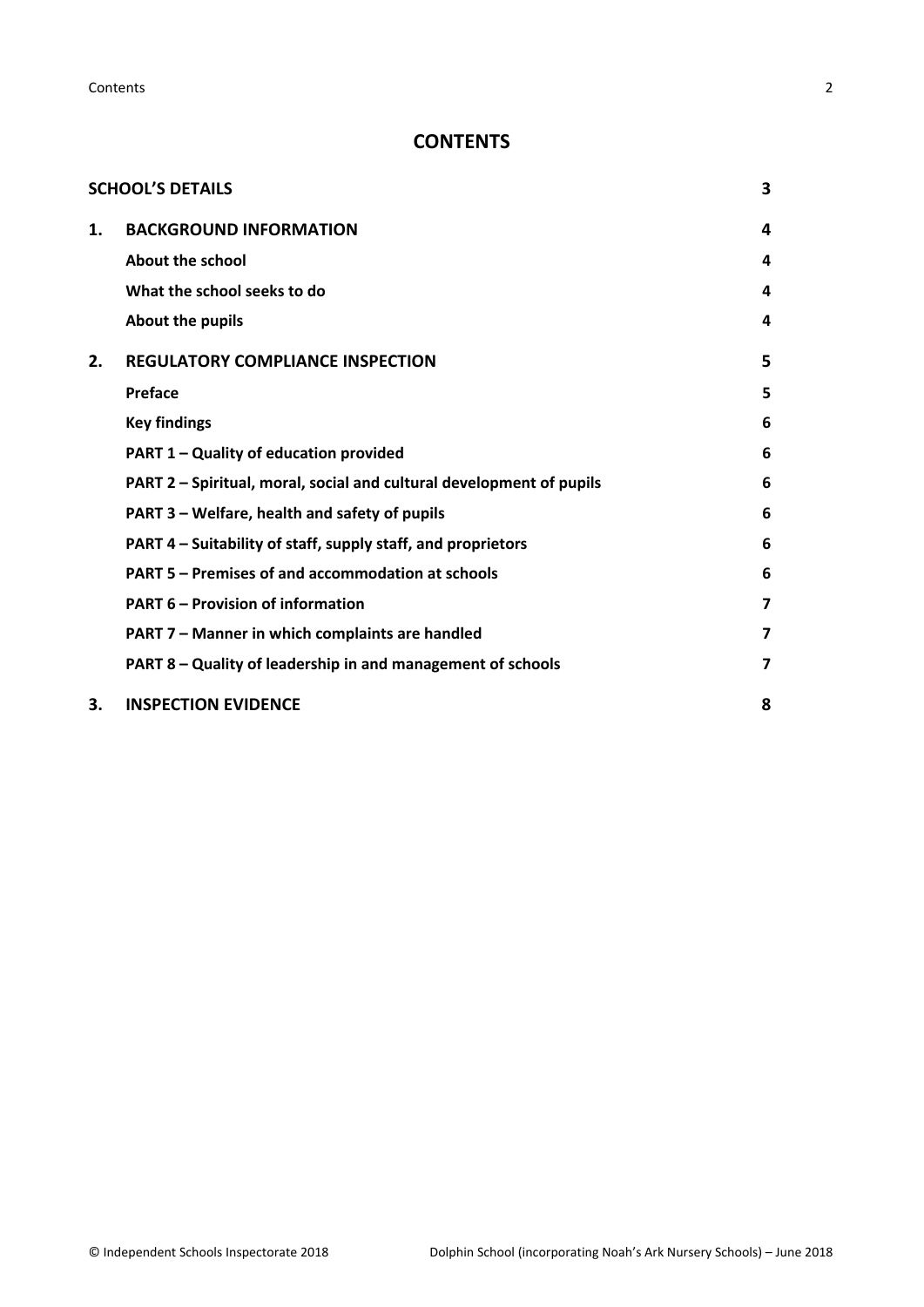| <b>School</b>                    | Schools)                                                                 |     | Dolphin School (incorporating Noah's Ark Nursery |     |
|----------------------------------|--------------------------------------------------------------------------|-----|--------------------------------------------------|-----|
| <b>DfE</b> number                | 212/6387                                                                 |     |                                                  |     |
| <b>Registered charity number</b> | 1145113                                                                  |     |                                                  |     |
| <b>Address</b>                   | Schools)<br>106 Northcote Road<br><b>Battersea</b><br>London<br>SW11 6QW |     | Dolphin School (incorporating Noah's Ark Nursery |     |
| Telephone number                 | 020 7924 3472                                                            |     |                                                  |     |
| <b>Email address</b>             | stpa@dolphinschool.org.uk                                                |     |                                                  |     |
| Principal                        | Mrs Nicola Baldwin                                                       |     |                                                  |     |
| <b>Chair of governors</b>        | Mrs Emma Keeling                                                         |     |                                                  |     |
| Age range                        | 2 to 11                                                                  |     |                                                  |     |
| Number of pupils on roll         | 300                                                                      |     |                                                  |     |
|                                  | <b>Boys</b>                                                              | 145 | Girls                                            | 155 |
|                                  | <b>EYFS</b>                                                              | 136 | <b>Juniors</b>                                   | 164 |
| <b>Inspection dates</b>          | 20 to 21 June 2018                                                       |     |                                                  |     |

# <span id="page-2-0"></span>**SCHOOL'S DETAILS**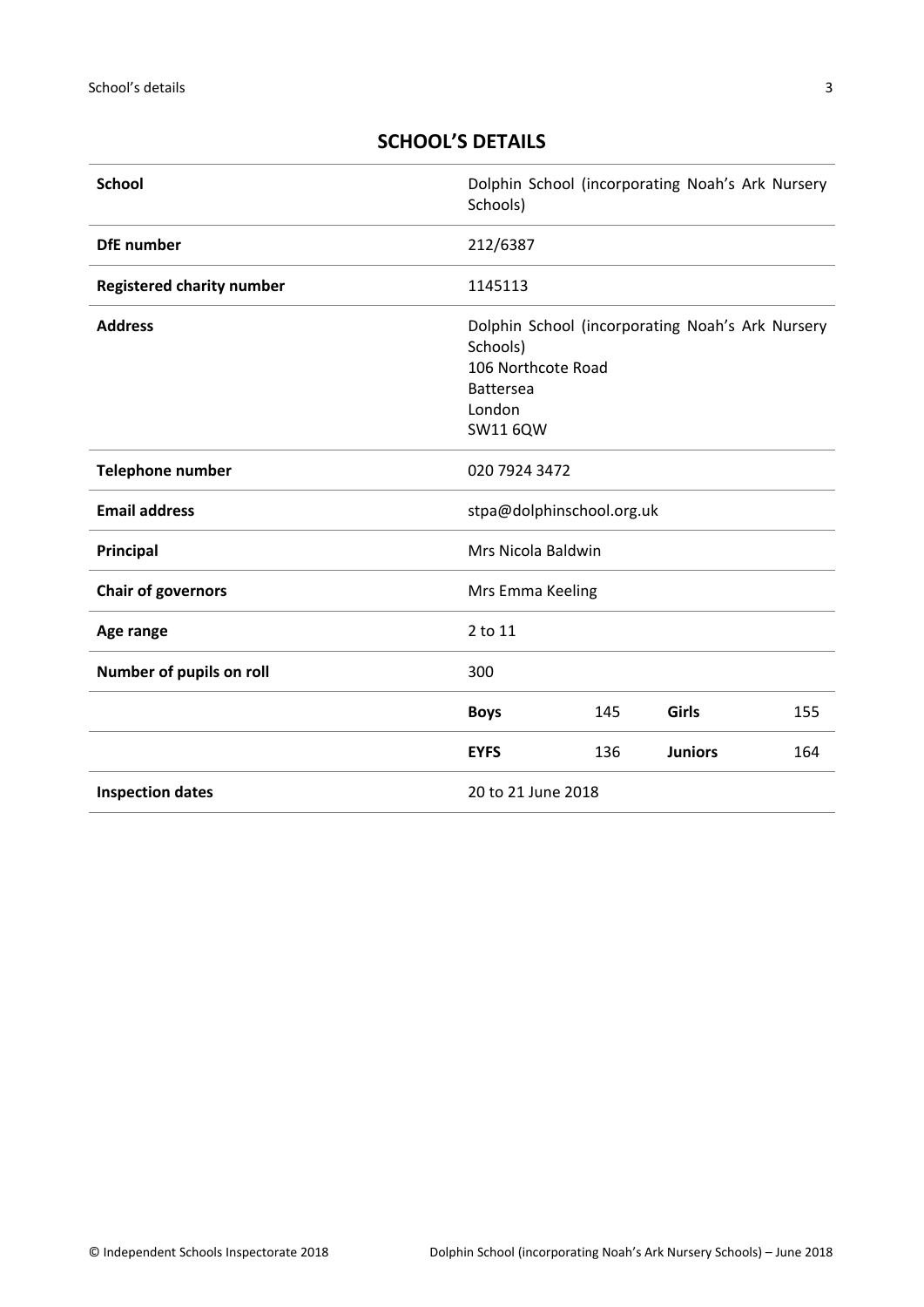# <span id="page-3-0"></span>**1. BACKGROUND INFORMATION**

#### <span id="page-3-1"></span>**About the school**

- 1.1 Dolphin School (incorporating Noah's Ark Nursery Schools) is an independent day school for boys and girls aged between two and eleven years. The main school, for pupils from Reception to Year 6, was founded in 1986 and is located in a church building in Battersea. In 2002 three early years settings for children aged from two to four years, collectively entitled Noah's Ark Nursery Schools, were incorporated into Dolphin Trust. They are located in three local church halls.
- 1.2 All four schools operate as a single charitable trust overseen by a board of governors. The principal, who was appointed in 2016, is the head of Dolphin School and is responsible for all four settings, although each nursery operates separately on a day-to-day basis under the oversight of the head of Noah's Ark Nurseries.

#### <span id="page-3-2"></span>**What the school seeks to do**

1.3 The school aims to find and release children's potential in academic work, creative endeavour and sporting pursuit, and to develop their character according to a Christian understanding of what it means to be human. It seeks to ensure that pupils will be securely prepared to meet the personal and intellectual challenges of secondary school.

### <span id="page-3-3"></span>**About the pupils**

1.4 The majority of pupils come from professional and business families living within a ten-mile radius of the school and are of White British origin. Nationally standardised tests indicate that the ability profile of the school is above average. The school has identified 30 pupils as having special educational needs and/or disabilities, including dyslexia and dyspraxia, 22 of whom receive specialist help. No pupil in the school has an education, health and care plan or a statement of special educational needs. English is an additional language for 56 pupils, 7 of whom are supported by additional specialist help. Data used by the school have identified 38 pupils as being the most able in the school's population, and the curriculum is modified for them and for 14 other pupils because of their special talents in art, drama, music and sport.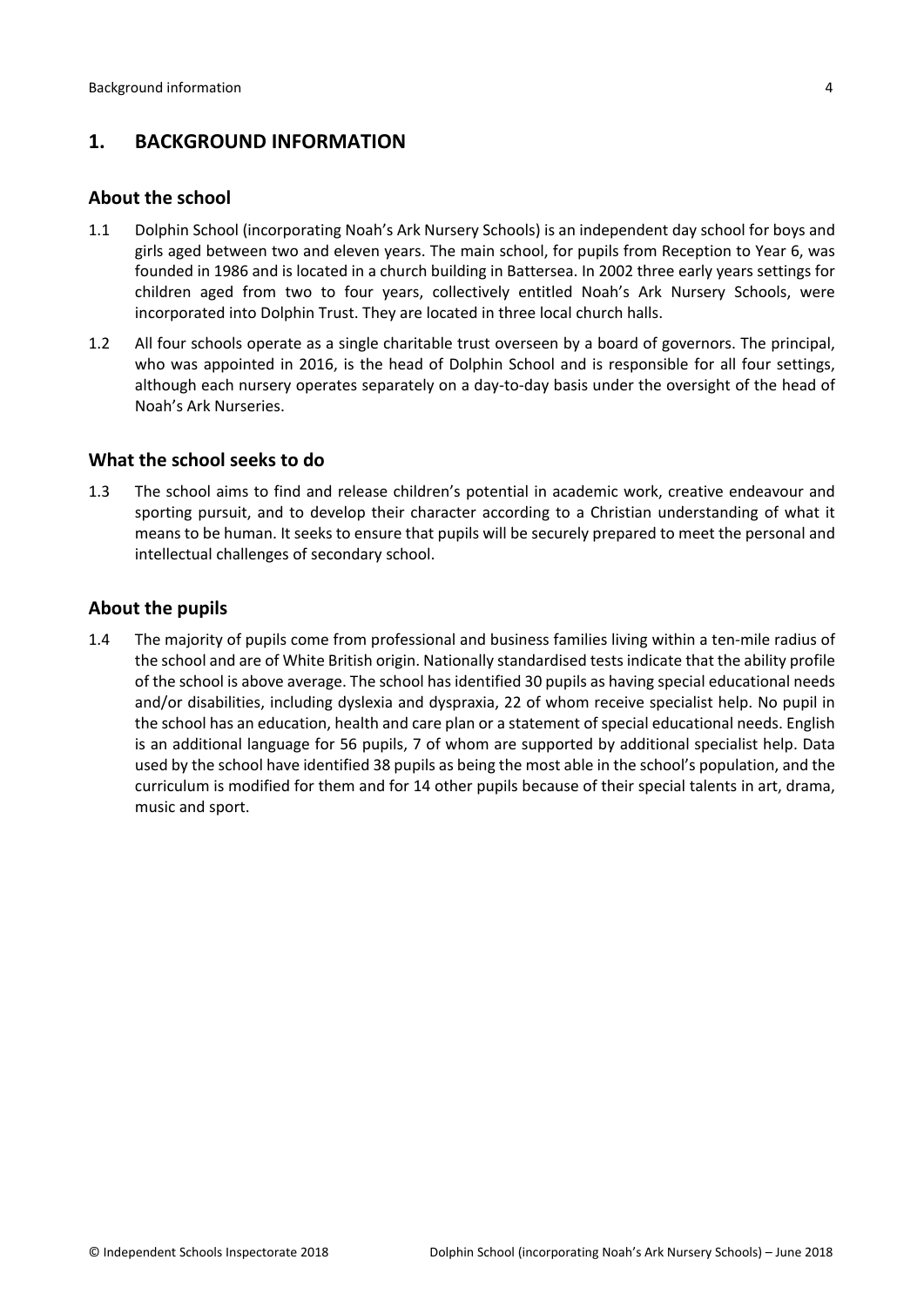## <span id="page-4-0"></span>**2. REGULATORY COMPLIANCE INSPECTION**

#### <span id="page-4-1"></span>**Preface**

The registration authority for independent schools is the Department for Education (DfE), which directs inspection according to a specified frequency or at any time where the DfE has particular concerns about a school. The Independent Schools Inspectorate (ISI) is the body approved by the Secretary of State for the purpose of inspecting schools which are, or whose heads are, in membership of the associations which form the Independent Schools Council (ISC) and reporting on the extent to which they meet the Independent School Standards ('the standards') in the Schedule to the Education (Independent School Standards) Regulations 2014. Accordingly, inspection records whether the school meets each of these standards, which are arranged in eight Parts, each of which is divided into separate paragraphs. The inspection of schools that have early years settings not requiring registration similarly records whether the school complies with key provisions of the Early Years Foundation Stage statutory framework, and for registered settings the full range of the Early Years Foundation Stage provisions is considered. Additionally, the inspection reports on the school's accessibility plan under Schedule 10 of the Equality Act 2010 and the ban on corporal punishment under section 548 of the Education Act 1996. It comments on the progress made by the school in meeting the compliance action points set out in the school's most recent statutory inspection.

All association independent schools will have an inspection within three yearsfrom April 2016, in accordance with the Framework and DfE requirements. The inspection may be of COMPLIANCE ONLY or a combined inspection of EDUCATIONAL QUALITY AND COMPLIANCE depending on a number of factors, including findings from their most recent inspection. Schools judged not to meet the standards may also be subject to a progress monitoring visit before their next routine inspection. The progress monitoring visit will judge whether the school has taken the necessary action to meet any un-met standards identified at their previous inspection.

The inspection was also carried out under the arrangements of the ISC Associations for the maintenance and improvement of the quality of their membership.

**This is a COMPLIANCE ONLY inspection and as such reports only on the school's compliance with the standards.** The standards represent minimum requirements and judgements are given either as **met** or as **not met**. All schools are required to meet all the standards applicable to them. Where the minimum requirements are not met, this is clearly indicated in the relevant section of the report and the school is required to take the actions specified.

Inspections do not include matters that are outside of the regulatory framework described above, such as: an exhaustive health and safety audit; compliance with data protection requirements; an in-depth examination of the structural condition of the school, its services or other physical features; contractual arrangements with parents; an investigation of the financial viability of the school or its accounting procedures.

Inspectors may be aware of individual safeguarding concerns, allegations and complaints as part of the inspection process. Such matters will not usually be referred to specifically in published reports in this document but will have been considered by the team in reaching its judgements.

Links to the full regulations and requirements can be found here: The Education (Independent School Standards) Regulations 2014, Early Years Foundation Stage Statutory Framework.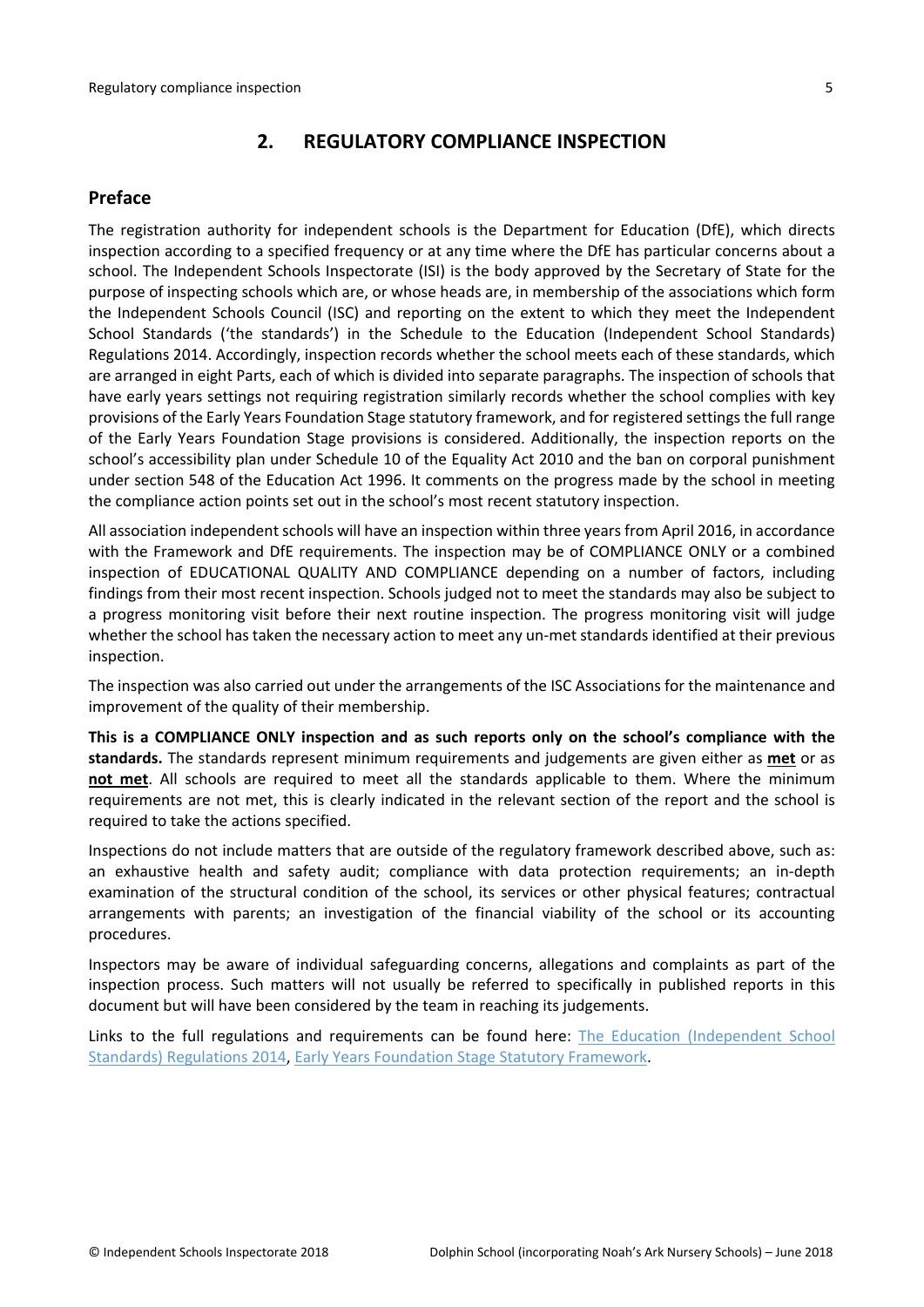## <span id="page-5-0"></span>**Key findings**

2.1 The school meets the standards in the schedule to the Education (Independent School Standards) Regulations 2014, and relevant requirements of the statutory framework for the Early Years Foundation Stage, and associated requirements, and no further action is required as a result of this inspection.

# <span id="page-5-1"></span>**PART 1 – Quality of education provided**

- 2.2 Where data are available for 2014 to 2016, results in national curriculum tests at Key Stage Two were above average.
- 2.3 The curriculum is documented, supported by appropriate plans and schemes of work for the pupils and covers the required breadth of material. The teaching enables pupils to make good progress, encompasses effective behaviour management and is supported by suitable resources. A suitable framework for the assessment of pupils' performance is in place.
- **2.4 The standards relating to the quality of education [paragraphs 1–4] are met.**

### <span id="page-5-2"></span>**PART 2 – Spiritual, moral, social and cultural development of pupils**

- 2.5 Principles and values are actively promoted which facilitate the personal development of pupils as responsible, tolerant, law-abiding citizens.
- **2.6 The standard relating to spiritual, moral, social and cultural development [paragraph 5] is met.**

### <span id="page-5-3"></span>**PART 3 – Welfare, health and safety of pupils**

- 2.7 Arrangements are made to safeguard and promote the welfare of pupils by means that pay due regard to current statutory guidance; good behaviour is promoted; bullying is prevented so far as reasonably practicable; health and safety requirements are met, including those relating to fire safety; provision is made for first aid. Pupils are properly supervised; admission and attendance registers are maintained, as required, and there is a strategic approach to risk assessment. A disability access plan is in place.
- **2.8 The standardsrelating to welfare, health and safety [paragraphs 6–16], the requirement of Schedule 10 of the Equality Act 2010, and the ban on corporal punishment undersection 548 of the Education Act 1996 are met.**

### <span id="page-5-4"></span>**PART 4 – Suitability of staff, supply staff, and proprietors**

- 2.9 The school makes appropriate checks to ensure the suitability of staff, supply staff, and proprietors and a register is kept as required.
- **2.10 The standards relating to the suitability of those in contact with pupils at the school [paragraphs 17–21] are met.**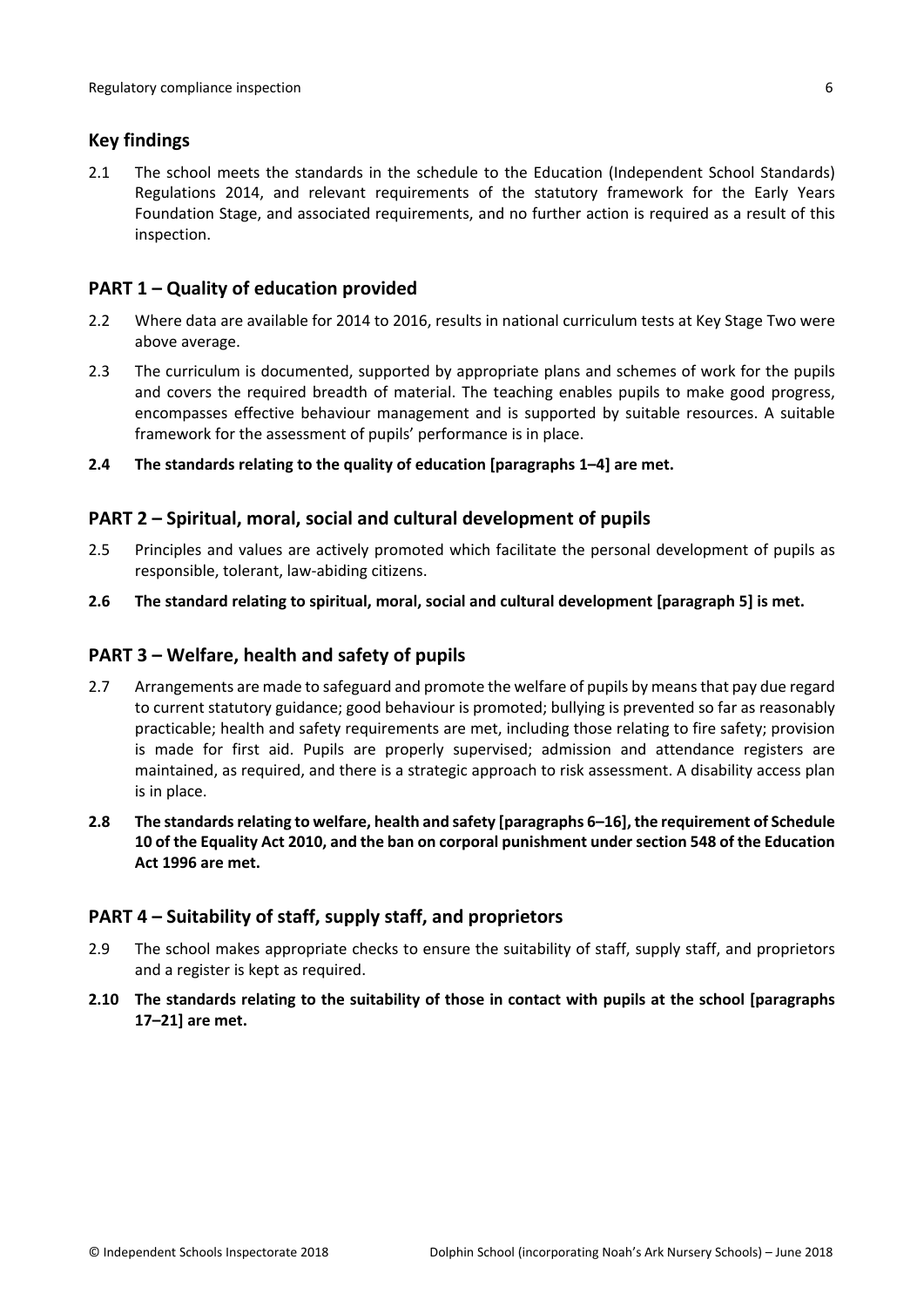# <span id="page-6-0"></span>**PART 5 – Premises of and accommodation at schools**

2.11 Suitable toilet and washing facilities for pupils and appropriate accommodation for their medical and therapy needs are provided. The premises are maintained to a standard commensurate with health and safety; acoustics and lighting are appropriate; water provision is adequate. Suitable outdoorspace is provided for physical education and outdoor play.

#### **2.12 The standards relating to the premises and accommodation [paragraphs 22–31] are met.**

## <span id="page-6-1"></span>**PART 6 – Provision of information**

2.13 A range of information is variously published, provided or made available to parents, inspectors and the Department for Education. These include details about the proprietor, the ethos of the school and the curriculum, and of the school's arrangements for admission, behaviour and exclusions, bullying, health and safety, first aid, details of the complaints procedure, and the number of complaints registered under the formal procedure during the preceding school year, and the provision for those with education, health and care plans or English as an additional language. They also include particulars of the school's academic performance during the preceding school year, and its results in public examinations, inspection reports and (for parents only) a report at least annually of their own child's progress. The safeguarding policy is posted on the school's website.

#### **2.14 The standard relating to the provision of information [paragraph 32] is met.**

### <span id="page-6-2"></span>**PART 7 – Manner in which complaints are handled**

- 2.15 Parental complaints, if any, are handled effectively through a three-stage process, (informal, formal and a hearing before a panel of three, one of whom is independent of the school). Each stage has clear time scales, and at the third stage the panel can make findings and recommendations which are communicated to the complainant. Records are kept appropriately, including of any action taken, whether or not a complaint is successful.
- **2.16 The standard relating to the handling of complaints [paragraph 33] is met.**

### <span id="page-6-3"></span>**PART 8 – Quality of leadership in and management of schools**

2.17 The proprietor ensures that the leadership and management demonstrate good skills and knowledge, and fulfil their responsibilities effectively, so that the other standards are consistently met and they actively promote the well-being of the pupils.

#### **2.18 The standard relating to leadership and management of the school [paragraph 34] is met.**